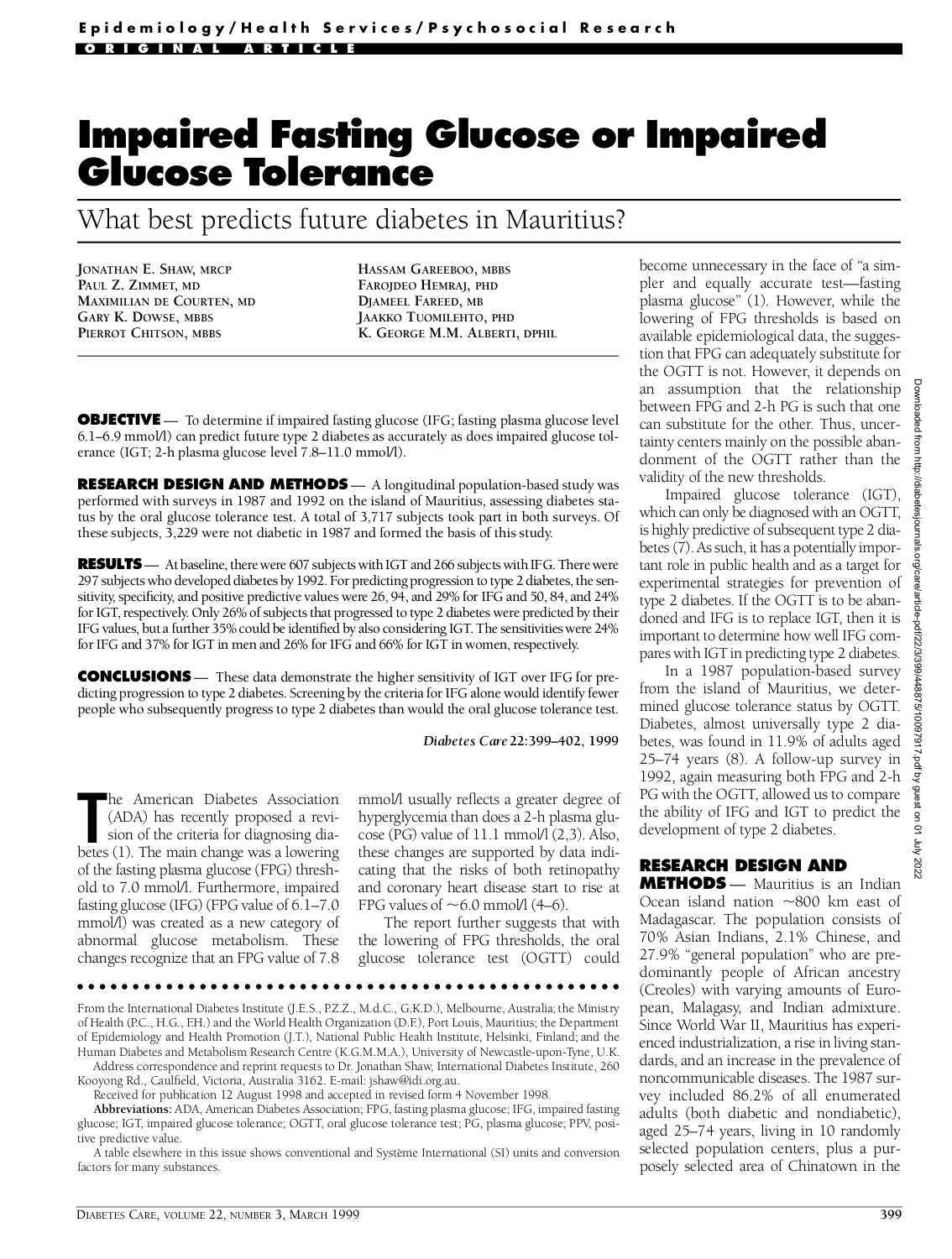*baseline according to fasting and 2-h PG* 

|                   | $FPG$ (mmol/l)  |             |            |  |  |  |
|-------------------|-----------------|-------------|------------|--|--|--|
| $2-h PG$ (mmol/l) | < 6.1           | $6.1 - 6.9$ | $\geq 7.0$ |  |  |  |
| < 7.8             | $2,474*$        | $148*$      | 10         |  |  |  |
| $7.8 - 11.0$      | 489*            | $118*$      | 32         |  |  |  |
| $\geq$ 11.1       | 45 <sup>†</sup> | 61†         | 151        |  |  |  |
|                   |                 |             |            |  |  |  |

Data are *n*. Subjects on treatment for diabetes were excluded. \*Included in primary and secondary analysis; †included in secondary analysis only.

**Table 1—***Classification of subjects at*  **Table 2—***P rediction of pro g ression to diabetes, according to glucose tolerance category and sex*

|                 | All $(n = 3,229)$ |     |         | Male $(n = 1,492)$ |     |         | Female $(n = 1, 737)$ |     |         |
|-----------------|-------------------|-----|---------|--------------------|-----|---------|-----------------------|-----|---------|
|                 |                   |     | IFG or  |                    |     | IFG or  |                       |     | IFG or  |
|                 | IFG.              | IGT | $IGT^*$ | <b>IFG</b>         | IGT | $IGT^*$ | <b>IFG</b>            | IGT | $IGT^*$ |
| n.              | 266               | 607 | 755     | 147                | 222 | 314     | 119                   | 385 | 441     |
| Sensitivity (%) | 26                | 50  | 61      | 24                 | 37  | 50      | 26                    | 66  | 74      |
| Specificity (%) | 94                | 84  | 80      | 92                 | 84  | 83      | 95                    | 81  | 79      |
| PPV (%)         | 29                | 24  | 24      | 27                 | 27  | 26      | 29                    | フ3  | 22      |

\*Includes all subjects with either IFG or IGT. Because IFG and IGT overlap, the number in the "IFG or IGT" column is less than the sum of the numbers in the IFG and IGT columns.

capital, Port Louis. Full details have been published previously (8). For the 1992 survey, all adults from the 1987 survey were invited. The survey methodology was the same on both occasions. All eligible adults were asked to attend a survey site between 0800 and 1000 after an overnight fast. After registration, all subjects had fasting blood samples taken, and all subjects except those on treatment for diabetes had an OGTT (75 g dextrose monohydrate in 250 ml water). Fasting and 2-h PG values were determined immediately on site with a YSI glucose analyzer (Yellow Springs,

OH). For this analysis, classifications of diabetes and IGT and IFG values were based on the recent ADA recommendations (1). In the primary analysis, diabetes value of <11.1 mmol/l. Subjects who had both IFG and IGT were included in the

was diagnosed on the basis of a 2-h PG value of  $\geq$ 11.1 or an FPG value of  $\geq$ 7.0 mmol/l or current treatment with insulin or oral hypoglycemic drugs. IGT was defined as an FPG value of  $< 7.0$  mmol/l, together with 2-h PG values of  $\geq 7.8$  and  $\leq 11.1$ mmol/l. IFG was defined as FPG values of  $\geq 6.1$  and  $\leq 7.0$  mmol/l, with a 2-h PG



data for each category of glucose metabolism. Subjects who progressed to diabetes were designated as any subject classified as having diabetes in 1992 and not having diabetes in 1987. Both the fasting and the 2-h values at both surveys were used to determine progression. In the secondary analysis, only fasting values were used to classify diabetes and IFG in the two surveys.

**RESULTS** — There were 3,717 subjects who took part in both surveys, 189 of whom were already on treatment for diabetes in 1987. Table 1 shows how the subjects were classified by FPG and 2-h PG values at baseline. The 3,229 subjects who were not diabetic in 1987 (FPG  $< 7.0$ mmol/l, 2-h  $PG < 11.1$  mmol/l, and not on treatment for diabetes) formed the basis for the primary analysis in this study. In 1987, there were 631 subjects with IGT according to the World Health Organization (1985) criteria (FPG  $<$  7.8 mmol/l and 2-h PG 7.8–11.0 mmol/l), 24 of whom had an FPG value of  $\geq 7.0$  mmol/l. The primary analysis includes only the 607 subjects with IGT who had an FPG value of  $<$ 7.0 mmol/l, and the 266 subjects with IFG who had nondiabetic 2-h PG levels. The IFG and IGT groups each contain the 118 subjects who had both.

#### Primary analysis

Figure 1A illustrates the numbers of subjects in the primary analysis with IFG and IGT at baseline who progressed to diabetes by 1992. IFG predicted 26% (77 of 297) of subjects that progressed to diabetes. A further 35% (103 of 297) could be identified

by also considering IGT. Table 2 shows the diabetes diagnostic criteriaA: All subjects who progressed to diabetes, as defined by FPG or 2-h PG and continued to it has a grow are<br>values at hypoglycamic treatment in 1900 Progression to type 2 diabetes by virtue of FP ratures of hypoglycemic element in 1922. Progression to type 2 diabetes by virtue of only 2-h petive value (PPV) of IFG, IGT, and the com-<br>mmol/l, irespective of 2-h PG, in 1992. Progression to type 2 diabetes by virtue of **211.1mmol/l, in 1992.** Progression to type 2 diabetes by virtue of taking hypoglycemic treatment, and IGT (i.e., all subjects and IGT (i.e., all subjects) in 1992. Data shown are numbers. Circlespresent subjects with IFG or IGT at baseline, in 1987, and who had either IFG or IGT). The sensitivthose who had progressed to diabetes at follow-up, in 1992. Areas of circles and regions of overlapty for the prediction of diabetes was markedly higher for IGT, and this was par-Figure 1—*Progression to diabetes over 5 years according to baseline glucose tolerance statusnald fiby also considering IGT. Table 2 shows the values or hypoglycemic treatment in 1992. Progression to type 2 diabetes by virtue of FPG 0.0 not necessarily to scale.*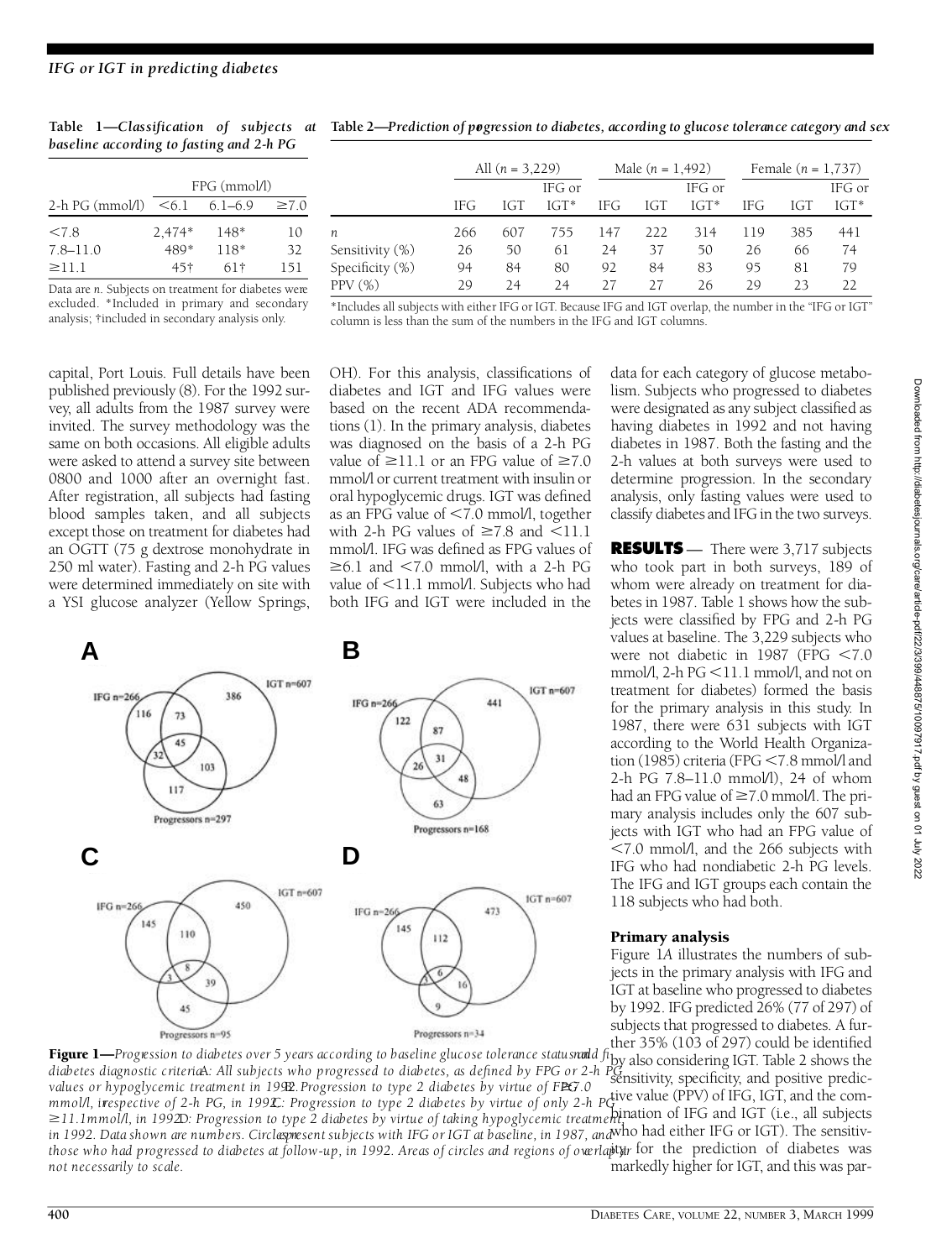ticularly striking in women (IGT, 66%; IFG, 26%); however, IFG was the more specific test in both sexes. The combination of IFG or IGT as a screening test was the most sensitive, with only small declines in specificity and PPV, compared with IGT alone. There were similar trends in the different ethnic groups (each of which had similar sex distributions). Among Chinese subjects, IFG had the same sensitivity as IGT (35%), but this was still considerably lower than the sensitivity of IFG and IGT combined (35 vs. 59%).

Figure 1*B–D* shows the prediction of progression to type 2 diabetes according to the criteria for diagnosing diabetes in the follow-up survey. IGT had a higher sensitivity for the prediction of type 2 diabetes than did IFG, whether diabetes status at follow-up was determined by FPG (47 vs. 34%), 2-h PG values alone (49 vs. 12%), or current hypoglycemic treatment (65 vs. 26%).

### Secondary analysis

In the secondary analysis, using only FPG values in both surveys to determine progression (defined as those who had an FPG value of  $< 7.0$  mmol/l at baseline, and developed an FPG value of  $\geq 7.0$  mmol/l, or started hypoglycemic treatment at follow-up) and including the 106 subjects whose baseline 2-h PG was in the diabetic range (but FPG value was  $\leq 7.0$  mmol/l [ Table 1]), the number of subjects who progressed to diabetes was 256 (138 men). The percentages of these subjects who progressed to diabetes and had IFG, IGT, and either IFG or IGT at baseline (i.e., sensitivity) were 38, 30, and 57% in men and 43, 51, and 75% in women, respectively. From the 61 subjects whose baseline FPG value was classified as IFG but whose 2-h PG value was  $>$ 11.0 mmol $\lambda$ , 38 (62%) developed diabetes based on fasting criteria at follow-up. Similarly, 16 of 45 (36%) of those with a normal FPG value  $(< 6.1$ mmol/l) and a diabetic 2-h PG value at baseline progressed to diabetes at followup. When subjects with diabetes on 2-h value alone at baseline are excluded, but diabetes at follow-up is still diagnosed based on the fasting value only, then the sensitivity of IFG falls to 31% in men and 34% in women, while that of IGT rises to 37% in men and 67% in women.

**CONCLUSIONS** — There is concern that because the new category of IFG might not represent the same subjects as the IGT category, IFG would not be predictive of type 2 diabetes to the same degree as IGT. Though the ADA committee did not explicitly state that IFG was defined so as to make it identical to IGT, it is important to compare the two categories. This prospective population-based study shows that in predicting diabetes, there is a considerable increase in sensitivity using the OGTT compared to relying on IFG. This is similar to earlier findings in French middle-aged men, where IGT identified more of the subjects progressing to diabetes than did IFG  $(9)$ . The present study shows that whatever criteria are used to diagnose type 2 diabetes at follow-up, IGT at baseline is a better predictor of type 2 diabetes than is IFG (Fig. 1). Only when diabetes was diagnosed based on FPG values, and when subjects with normal baseline FPG values but with a 2-h PG value  $\geq$ 11.1 mmol/l were included in the analysis (and then only in men), did IFG have a higher sensitivity than IGT. However, even in this setting, performing the OGTT still identified an additional 19% of subjects who progressed to diabetes that were not found by IFG alone. Furthermore, this approach fails to identify  $106$   $(21%)$  of those with diabetes (based on FPG and 2-h PG values) at baseline.

For IGT, we found a lower specificity, which relates mainly to the higher prevalence of IGT compared with IFG, with only a minor contribution from the slightly lower risk of progression from IGT than from IFG (PPV). Nevertheless, specificity of IGT was >80% in all analyses.

Our data show a striking difference between men and women. In women performing only a fasting test, IFG identified only 26% of subjects who progressed, but when the OGTT was performed, 74% were identified. In men, the figures were 26 and 50%, respectively, showing the additional benefit of the OGTT over a fasting test to be somewhat smaller, but still considerable.

The presence of a large number of subjects ( $n = 106$ ) with an FPG value of  $\leq 7.0$ mmol/l, but a 2-h PG value in the diabetic range, and the observation that most of the IGT subjects have FPG values that are well within the normal range (FPG  $\leq 5.5$ mmol/l in 54%), demonstrate the limitations of FPG alone in classifying hyperglycemia. Furthermore, the higher sensitivity of IGT for predicting type 2 diabetes shows, at least in this population, that over 5 years, IGT is a more common antecedent of diabetes than is IFG.

If the purpose of diagnosing intermediate categories of glucose metabolism is to

initiate treatment (lifestyle modification or drug therapy) that will reduce the risk of progression to diabetes  $(10)$ , then it is important that IFG identifies either the same subjects as does IGT, or at least a group with a similar risk for progression. As can be seen from our data, the individual's risk of progression (as indicated by the PPV) is slightly higher for IFG than IGT. However, from the population perspective, the considerably lower sensitivity of IFG indicates that far fewer cases of diabetes could be prevented by targeting preventive measures on subjects with IFG than could be by targeting IGT subjects.

One of the advantages of relying on FPG rather than 2-h PG values is the superior reproducibility of the former  $(11)$ . Indeed, the lower reproducibility of the 2-h PG might theoretically partially explain the higher sensitivity for progression from IGT that we have found. If, as a result of the variability of the 2-h value, rather than genuine progression, significant numbers of IGT subjects had at follow-up 2-h values over  $11.0 \text{ mmol/l}$ , the proportion of subjects progressing to diabetes (i.e., sensitivity) identified by IGT would appear to be higher than that for the more reproducible IFG. However, studies performing two OGTTs within a short time have shown that the low reproducibility of 2-h PG mainly results in IGT subjects being reclassified as normal, with only  $7-12\%$  of them being reclassified as having diabetes (11–13). Additionally, in the present study, IGT was still a better predictor of type 2 diabetes when it was diagnosed by FPG alone (Fig. 1*B*) .

This study has focused on a comparison of IFG and IGT as recently defined by the ADA (1). Other issues relating to the definition of these two states, such as the change in IGT that has resulted from lowering the fasting criterion from  $\leq 7.8$  to ,7.0 mmol/l and the choice of 6.1 mmol/l as the lower limit of IFG, are also important and remain to be explored.

For clinical practice, IFG can be more easily diagnosed than IGT. Therefore, IFG now offers the possibility of identifying people at risk of future diabetes, without having to do an OGTT. Also, as long as its limitations are borne in mind, it may provide a more accessible risk assessment in clinical practice than IGT.

In summary, these data show that IGT has a much higher sensitivity for predicting progression to diabetes than does IFG. This occurs at the cost of only a small reduction